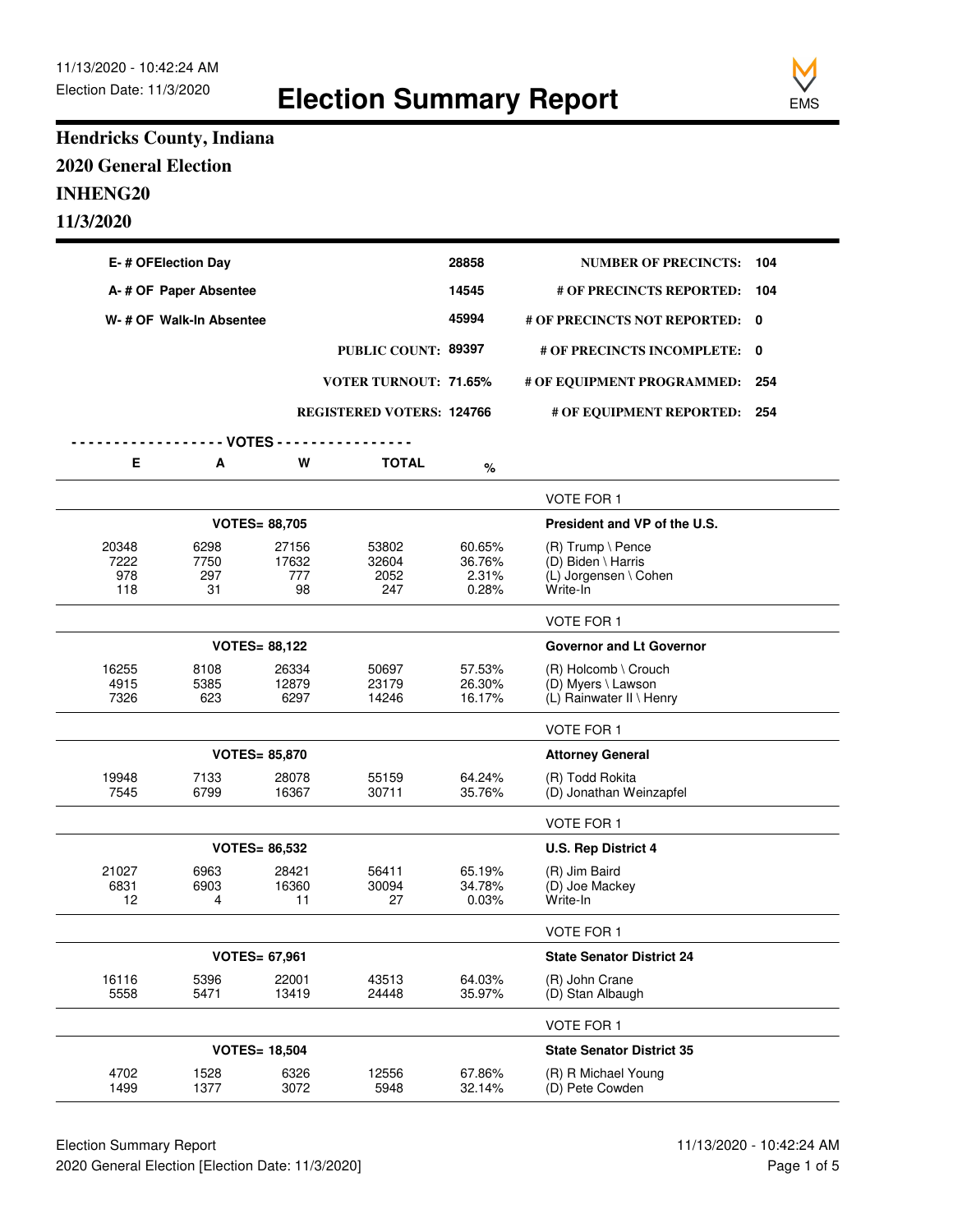|--|--|

**E A W TOTAL %**

|                    |                  |                      |                     |                           | <b>VOTE FOR 1</b>                                                           |
|--------------------|------------------|----------------------|---------------------|---------------------------|-----------------------------------------------------------------------------|
|                    |                  | <b>VOTES= 36,388</b> |                     |                           | <b>State Rep District 28</b>                                                |
| 10774<br>2414      | 3135<br>2362     | 12299<br>5404        | 26208<br>10180      | 72.02%<br>27.98%          | (R) Jeffrey A Thompson<br>(D) Eric C Shotwell                               |
|                    |                  |                      |                     |                           | <b>VOTE FOR 1</b>                                                           |
|                    |                  | <b>VOTES= 39,978</b> |                     |                           | <b>State Rep District 40</b>                                                |
| 7868<br>3488       | 3162<br>3500     | 12974<br>8986        | 24004<br>15974      | 60.04%<br>39.96%          | (R) Gregory E Steuerwald<br>(D) Kevin Short                                 |
|                    |                  |                      |                     |                           | VOTE FOR 1                                                                  |
|                    |                  | <b>VOTES= 9,674</b>  |                     |                           | <b>State Rep District 91</b>                                                |
| 2191<br>722<br>271 | 793<br>683<br>63 | 3044<br>1634<br>273  | 6028<br>3039<br>607 | 62.31%<br>31.41%<br>6.27% | (R) Robert W Behning<br>(D) Beverly McDermott-Piazza<br>(L) Crystal A Henry |
|                    |                  |                      |                     |                           | VOTE FOR 1                                                                  |
|                    |                  | <b>VOTES= 64,583</b> |                     |                           | Judge of the 55th Circuit Court                                             |
| 22935              | 8601             | 33047                | 64583               | 100.00%                   | (R) Dan Zielinski                                                           |
|                    |                  |                      |                     |                           | <b>VOTE FOR 1</b>                                                           |
|                    |                  | <b>VOTES= 64,572</b> |                     |                           | Judge of the Superior Court No. 2                                           |
| 23003              | 8433             | 33136                | 64572               | 100.00%                   | (R) Rhett M Stuard                                                          |
|                    |                  |                      |                     |                           | <b>VOTE FOR 1</b>                                                           |
|                    |                  | <b>VOTES= 64,781</b> |                     |                           | <b>Circuit Court Clerk</b>                                                  |
| 23073              | 8531             | 33177                | 64781               | 100.00%                   | (R) Marjorie Pike                                                           |
|                    |                  |                      |                     |                           | <b>VOTE FOR 1</b>                                                           |
|                    |                  | <b>VOTES= 85,056</b> |                     |                           | <b>County Auditor</b>                                                       |
| 20885<br>6496      | 7224<br>6259     | 28739<br>15453       | 56848<br>28208      | 66.84%<br>33.16%          | (R) Nancy Marsh<br>(D) Stephen Beck                                         |
|                    |                  |                      |                     |                           | <b>VOTE FOR 1</b>                                                           |
|                    |                  | <b>VOTES= 84,913</b> |                     |                           | <b>County Treasurer</b>                                                     |
| 20862<br>6476      | 6979<br>6490     | 28499<br>15607       | 56340<br>28573      | 66.35%<br>33.65%          | (R) Shawn M Shelley<br>(D) Annette Vancuren                                 |
|                    |                  |                      |                     |                           | <b>VOTE FOR 1</b>                                                           |
|                    |                  | <b>VOTES= 84,927</b> |                     |                           | <b>County Coroner</b>                                                       |
| 20535<br>6850      | 6918<br>6507     | 28200<br>15917       | 55653<br>29274      | 65.53%<br>34.47%          | (R) Ricky J Morphew<br>(D) Michelle M Oakerson                              |
|                    |                  |                      |                     |                           | <b>VOTE FOR 1</b>                                                           |
|                    |                  | <b>VOTES= 85,278</b> |                     |                           | <b>Co Commissioner District 2</b>                                           |
| 20173<br>7266      | 6910<br>6607     | 27927<br>16395       | 55010<br>30268      | 64.51%<br>35.49%          | (R) Dennis Dawes<br>(D) Joe Walsh                                           |
|                    |                  |                      |                     |                           | VOTE FOR 1                                                                  |
|                    |                  | <b>VOTES= 84,686</b> |                     |                           | <b>Co Commissioner District 3</b>                                           |
|                    | 6821             | 27994                | 55342               | 65.35%                    | (R) Phyllis A Palmer                                                        |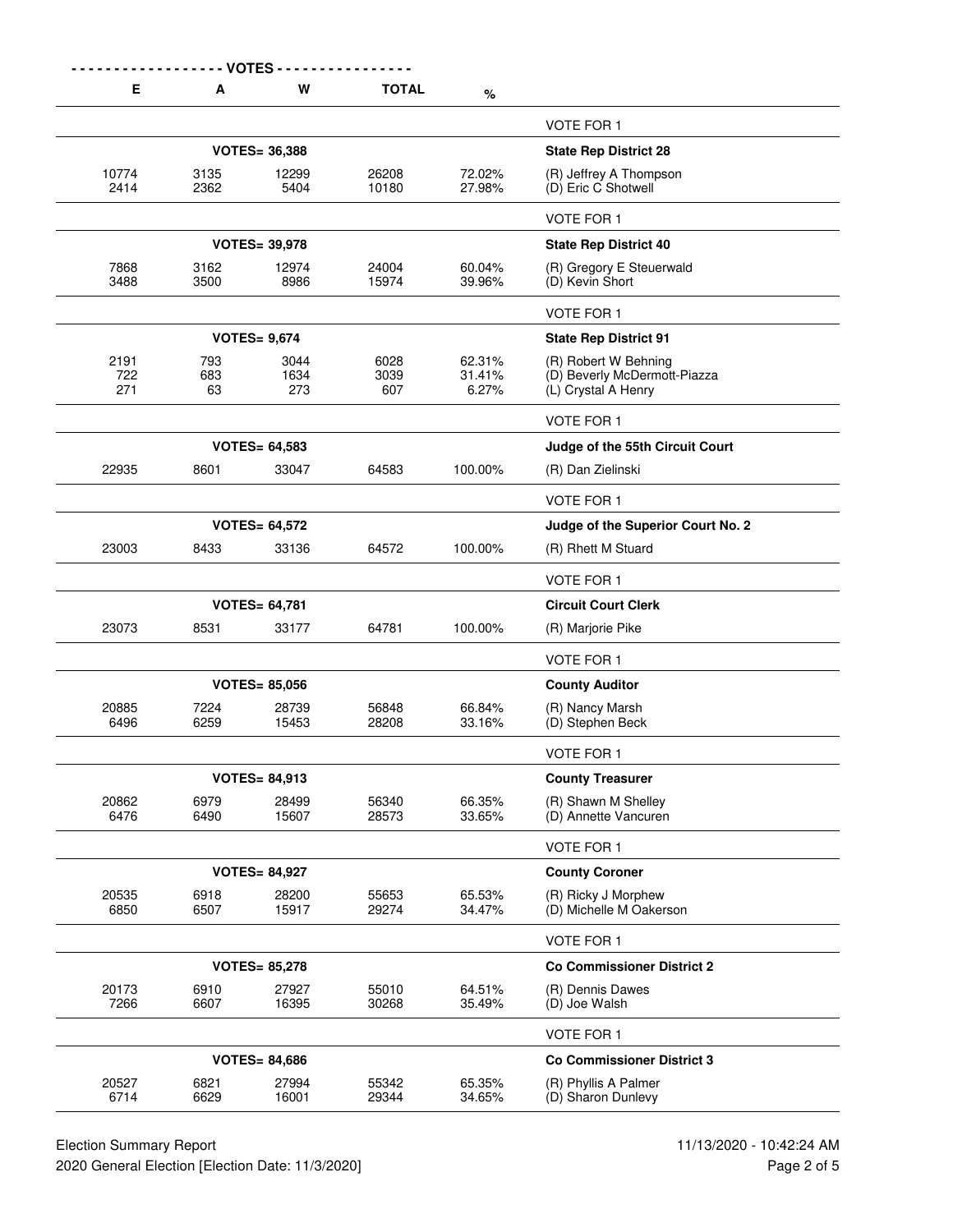|                                                 |                                              | <b>VOTES -</b>                                     |                                                    |                                                          |                                                                                                                                                      |
|-------------------------------------------------|----------------------------------------------|----------------------------------------------------|----------------------------------------------------|----------------------------------------------------------|------------------------------------------------------------------------------------------------------------------------------------------------------|
| E.                                              | A                                            | W                                                  | <b>TOTAL</b>                                       | %                                                        |                                                                                                                                                      |
|                                                 |                                              |                                                    |                                                    |                                                          | VOTE FOR 3                                                                                                                                           |
|                                                 |                                              | <b>VOTES= 176,942</b>                              |                                                    |                                                          | <b>County Council At-Large</b>                                                                                                                       |
| 15372<br>13445<br>13076<br>4637<br>4025<br>4975 | 5508<br>5223<br>4981<br>5003<br>4636<br>5613 | 20858<br>18623<br>17794<br>10953<br>10162<br>12058 | 41738<br>37291<br>35851<br>20593<br>18823<br>22646 | 23.59%<br>21.08%<br>20.26%<br>11.64%<br>10.64%<br>12.80% | (REP) Kendall Hendricks<br>(REP) Larry R Hesson<br>(REP) David L Wyeth<br>(DEM) Marty Reid<br>(DEM) James R Rowings<br>(DEM) Cheryl Teague-McClendon |
|                                                 |                                              |                                                    |                                                    |                                                          | VOTE FOR 2                                                                                                                                           |
|                                                 |                                              | <b>VOTES= 374</b>                                  |                                                    |                                                          | North Salem Town Council At-Lg                                                                                                                       |
| 125<br>103<br>41                                | 20<br>12<br>8                                | 31<br>24<br>10                                     | 176<br>139<br>59                                   | 47.06%<br>37.17%<br>15.78%                               | (REP) William (Bill) Compton<br>(REP) Jimmy Roberts<br>(DEM) Lorelei Rooney                                                                          |
|                                                 |                                              |                                                    |                                                    |                                                          | VOTE FOR 3                                                                                                                                           |
|                                                 |                                              | <b>VOTES= 52,393</b>                               |                                                    |                                                          | <b>Avon SB Washington Twp</b>                                                                                                                        |
| 3076<br>2231<br>2026<br>2704<br>2343<br>2851    | 1398<br>1119<br>1277<br>1281<br>1305<br>1291 | 5494<br>4387<br>4316<br>5290<br>4393<br>5611       | 9968<br>7737<br>7619<br>9275<br>8041<br>9753       | 19.03%<br>14.77%<br>14.54%<br>17.70%<br>15.35%<br>18.62% | (NP) Anne L Engelhardt<br>(NP) Erica J Oden<br>(NP) Vanessa Pryor<br>(NP) Cindy Turner Simmons<br>(NP) James R Williams<br>(NP) Kim Woodward         |
|                                                 |                                              |                                                    |                                                    |                                                          | <b>VOTE FOR 1</b>                                                                                                                                    |
|                                                 |                                              | <b>VOTES= 19,468</b>                               |                                                    |                                                          | <b>Brownsburg SB Brown Twp</b>                                                                                                                       |
| 708<br>3450<br>1924                             | 428<br>1521<br>1154                          | 1313<br>5698<br>3272                               | 2449<br>10669<br>6350                              | 12.58%<br>54.80%<br>32.62%                               | (NP) Matthew Jared Crawford<br>(NP) Eric M Hylton<br>(NP) Rebecca Secord                                                                             |
|                                                 |                                              |                                                    |                                                    |                                                          | <b>VOTE FOR 1</b>                                                                                                                                    |
|                                                 |                                              | <b>VOTES= 18,480</b>                               |                                                    |                                                          | <b>Brownsburg SB Lincoln Twp Seat 1</b>                                                                                                              |
| 1247<br>4508                                    | 907<br>2088                                  | 2416<br>7314                                       | 4570<br>13910                                      | 24.73%<br>75.27%                                         | (NP) Ronald Pittman<br>(NP) Mike Wells                                                                                                               |
|                                                 |                                              |                                                    |                                                    |                                                          | <b>VOTE FOR 1</b>                                                                                                                                    |
|                                                 |                                              | <b>VOTES= 18,485</b>                               |                                                    |                                                          | <b>Brownsburg SB Lincoln Twp Seat 2</b>                                                                                                              |
| 4406<br>1220                                    | 1988<br>1030                                 | 7291<br>2550                                       | 13685<br>4800                                      | 74.03%<br>25.97%                                         | (NP) Matthew Thomas Freije<br>(NP) Kevin Poorman                                                                                                     |
|                                                 |                                              |                                                    |                                                    |                                                          | VOTE FOR 2                                                                                                                                           |
|                                                 |                                              | <b>VOTES= 11,330</b>                               |                                                    |                                                          | <b>Danville SB Center Twp</b>                                                                                                                        |
| 686<br>869<br>374<br>662<br>1223                | 144<br>289<br>136<br>211<br>344              | 1122<br>1597<br>603<br>1205<br>1865                | 1952<br>2755<br>1113<br>2078<br>3432               | 17.23%<br>24.32%<br>9.82%<br>18.34%<br>30.29%            | (NP) Terry L Burnworth<br>(NP) Beth Cherry<br>(NP) Morgan Perrill<br>(NP) David C Potter<br>(NP) Christina Ward                                      |
|                                                 |                                              |                                                    |                                                    |                                                          | VOTE FOR 1                                                                                                                                           |
|                                                 |                                              | <b>VOTES= 5,172</b>                                |                                                    |                                                          | Danville SB At-Lg                                                                                                                                    |
| 1811                                            | 516                                          | 2845                                               | 5172                                               | 100.00%                                                  | (NP) Cory M Himsel                                                                                                                                   |
|                                                 |                                              |                                                    |                                                    |                                                          | <b>VOTE FOR 1</b>                                                                                                                                    |
|                                                 |                                              | <b>VOTES= 2,759</b>                                |                                                    |                                                          | <b>Mill Creek SB Clay Twp</b>                                                                                                                        |
| 1445                                            | 280                                          | 1034                                               | 2759                                               | 100.00%                                                  | (NP) Nicholas P Allen                                                                                                                                |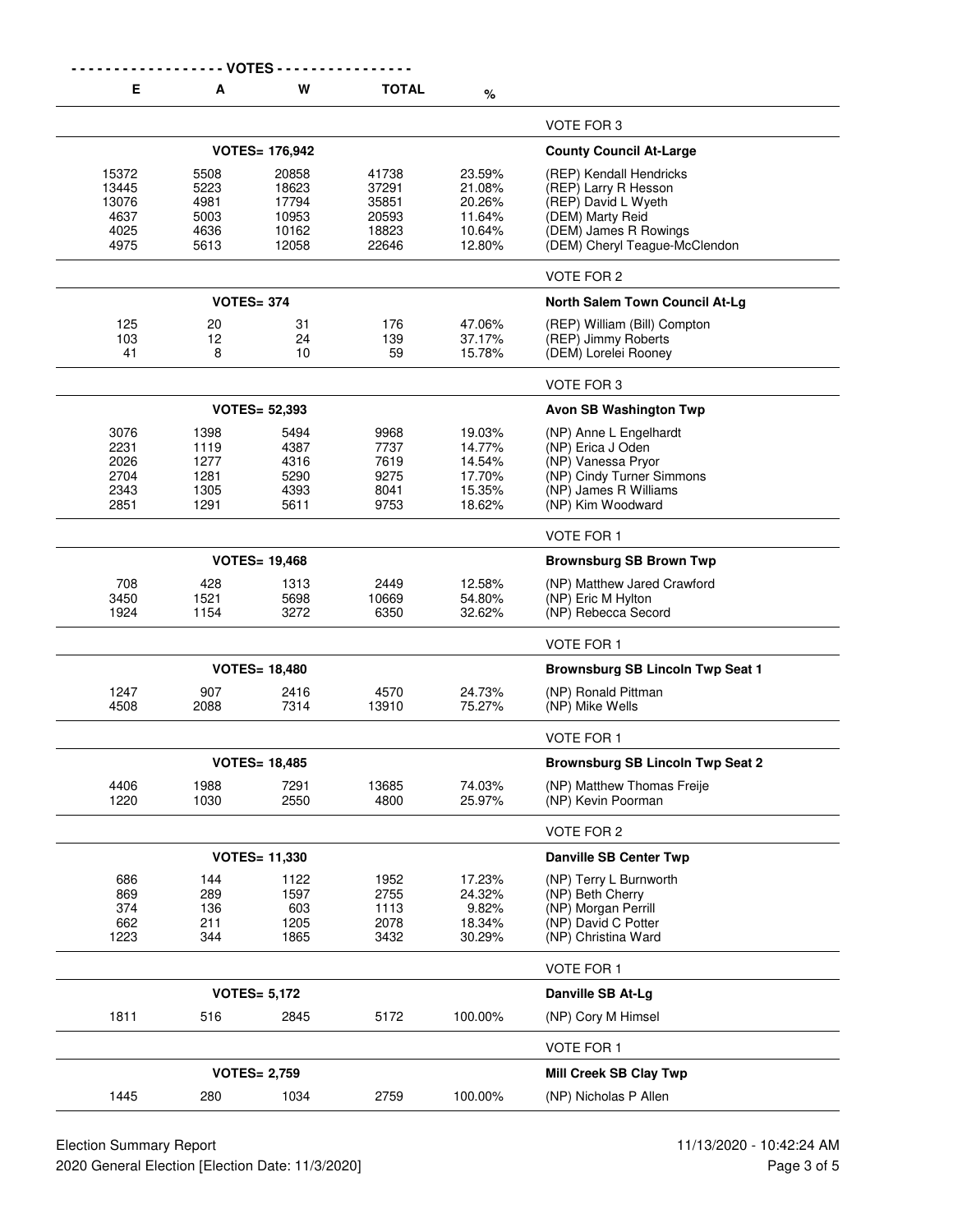| Е             | A            | W                    | <b>TOTAL</b>   | $\%$             |                                              |
|---------------|--------------|----------------------|----------------|------------------|----------------------------------------------|
|               |              |                      |                |                  | <b>VOTE FOR 1</b>                            |
|               |              | <b>VOTES= 2,809</b>  |                |                  | Mill Creek SB Franklin Twp                   |
| 1484          | 279          | 1046                 | 2809           | 100.00%          | (NP) Thomas Whitaker                         |
|               |              |                      |                |                  | <b>VOTE FOR 1</b>                            |
|               |              | <b>VOTES= 2,822</b>  |                |                  | Mill Creek SB At-Lg                          |
| 1443          | 306          | 1073                 | 2822           | 100.00%          | (NP) Melisa Branscum                         |
|               |              |                      |                |                  | <b>VOTE FOR 1</b>                            |
|               |              | <b>VOTES= 5,258</b>  |                |                  | <b>Nw Hendricks SB Middle Twp</b>            |
| 414           | 148          | 361                  | 923            | 17.55%           | (NP) James Diagostino                        |
| 1339<br>793   | 355<br>171   | 1025<br>652          | 2719<br>1616   | 51.71%<br>30.73% | (NP) Abbie Morgan<br>(NP) David W Pyatt      |
|               |              |                      |                |                  |                                              |
|               |              |                      |                |                  | <b>VOTE FOR 1</b>                            |
|               |              | <b>VOTES= 4,854</b>  |                |                  | <b>Nw Hendricks SB At-Lg</b>                 |
| 1628<br>751   | 413<br>209   | 1239<br>614          | 3280<br>1574   | 67.57%<br>32.43% | (NP) Joe Brooks<br>(NP) Craig Peoples        |
|               |              |                      |                |                  | VOTE FOR 3                                   |
|               |              | <b>VOTES= 29,159</b> |                |                  | <b>Plainfield SB Guilford Twp</b>            |
| 2439          | 980          | 4029                 | 7448           | 25.54%           | (NP) Mike Allen                              |
| 2352<br>2617  | 1185<br>1153 | 3800<br>4389         | 7337<br>8159   | 25.16%<br>27.98% | (NP) Katie Chamness                          |
| 1960          | 888          | 3367                 | 6215           | 21.31%           | (NP) Scott J Flood<br>(NP) Douglas C Hartman |
|               |              |                      |                |                  | VOTE FOR 1                                   |
|               |              | <b>VOTES= 63,542</b> |                |                  | <b>IN Supreme Court-Goff</b>                 |
| 17531         | 6198         | 26637                | 50366          | 79.26%           | Yes                                          |
| 3996          | 2001         | 7179                 | 13176          | 20.74%           | No                                           |
|               |              |                      |                |                  | VOTE FOR 1                                   |
|               |              | <b>VOTES= 62,836</b> |                |                  | <b>Court of Appeals Dist 1-Bailey</b>        |
| 17316<br>4035 | 6140<br>1923 | 26315<br>7107        | 49771<br>13065 | 79.21%<br>20.79% | Yes<br>No.                                   |
|               |              |                      |                |                  | VOTE FOR 1                                   |
|               |              | <b>VOTES= 63,011</b> |                |                  | <b>Court of Appeals Dist 5-Brown</b>         |
| 17839         | 6410         | 27436                | 51685          | 82.03%           | Yes                                          |
| 3572          | 1672         | 6082                 | 11326          | 17.97%           | No                                           |
|               |              |                      |                |                  | VOTE FOR 1                                   |
|               |              | <b>VOTES= 62,689</b> |                |                  | <b>Court of Appeals Dist 4-May</b>           |
| 17601<br>3680 | 6503<br>1573 | 27479<br>5853        | 51583<br>11106 | 82.28%<br>17.72% | Yes<br>No                                    |
|               |              |                      |                |                  | VOTE FOR 1                                   |
|               |              | <b>VOTES= 62,863</b> |                |                  | <b>Court of Appeals Dist 5-Robb</b>          |
| 17588         | 6536         | 27448                | 51572          | 82.04%           | Yes                                          |
| 3740          | 1571         | 5980                 | 11291          | 17.96%           | No                                           |